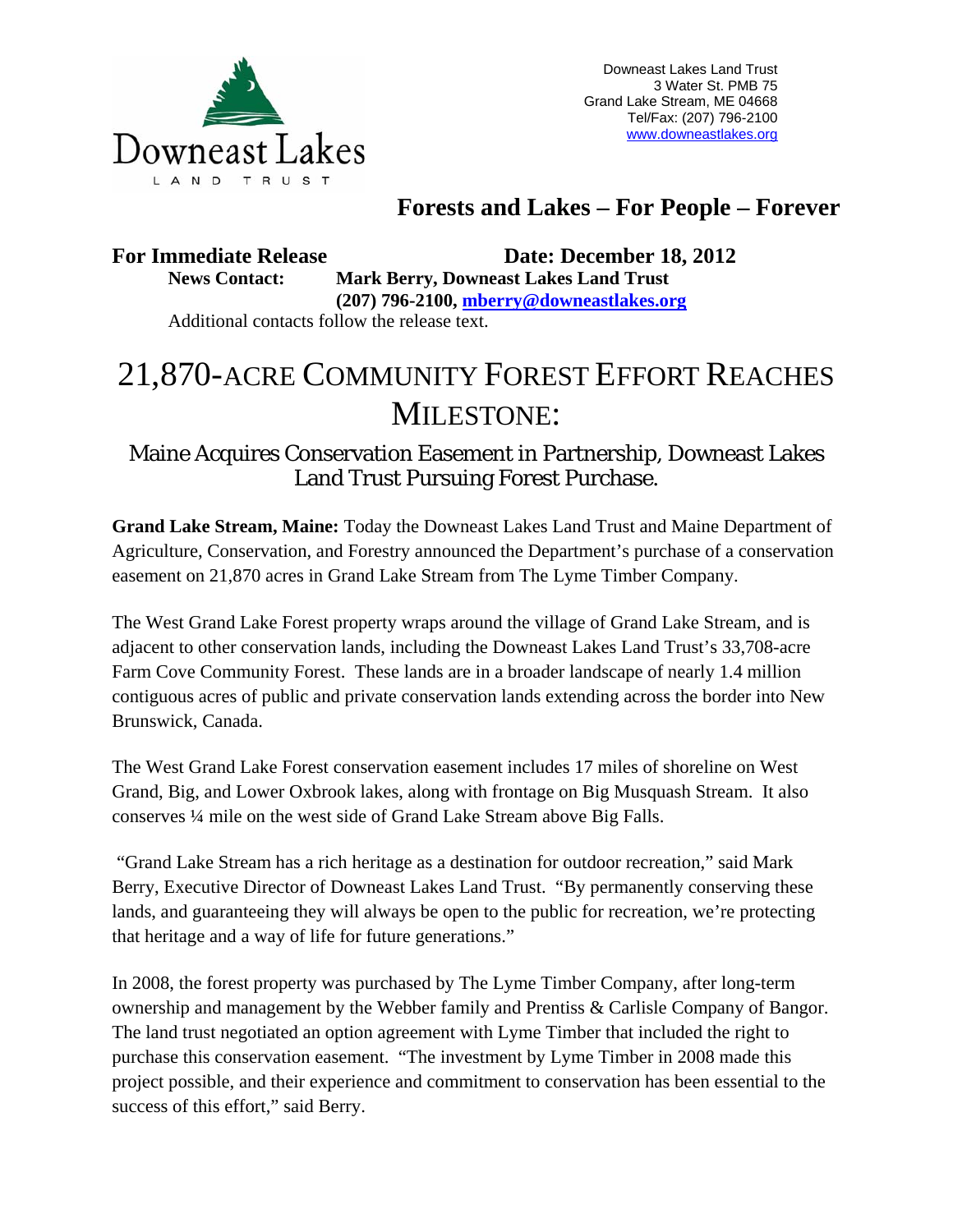In a unanimous vote at a November, 2008 town meeting, the citizens of Grand Lake Stream – population of 109 – appropriated \$40,000 as a contribution to permanent conservation of the West Grand Lake Community Forest.

In addition to strong local support, the effort attracted leadership statewide. The Honorary Cochairs of the West Grand Lake Community Forest Project are Governor Paul R. LePage, Senator Olympia J. Snowe, Senator Susan M. Collins, Former Senator George J. Mitchell, Representative Michael H. Michaud, Representative Chellie M. Pingree, Passamaquoddy Tribal Governor Joseph Socobasin, Baskahegan Company CEO Roger Milliken, Jr., CEO, and Seven Islands Land Company Retired President John Cashwell.

Downeast Lakes Land Trust partnered with Maine to propose the project to the U.S. Forest Service, Forest Legacy Program. The Forest Service selected this locally-led project as the #1 national forest conservation priority in 2011, awarding over \$5.5 million. The Land for Maine's Future Board awarded \$1,250,000 to the project, which was the top-scoring conservation project in the most-recent round of grant proposals. Additional funding has been provided by the Elmina B. Sewall Foundation, The Conservation Fund, The Nature Conservancy, the Open Space Institute, the Pew Charitable Trusts Northeast Land Trust Consortium, and many other foundations, businesses, and individuals.

This conservation easement purchase extends the option agreement between the land trust and Lyme Timber through 2015, providing opportunity to raise the additional funds required to purchase the property outright. "Our goal is to acquire the forest and manage it with the adjacent Farm Cove Community Forest with a focus on wildlife habitat, public recreation, and a sustainable timber economy," Berry said, "Our approach provides local people the opportunity to become stewards of the natural resources that support their economy."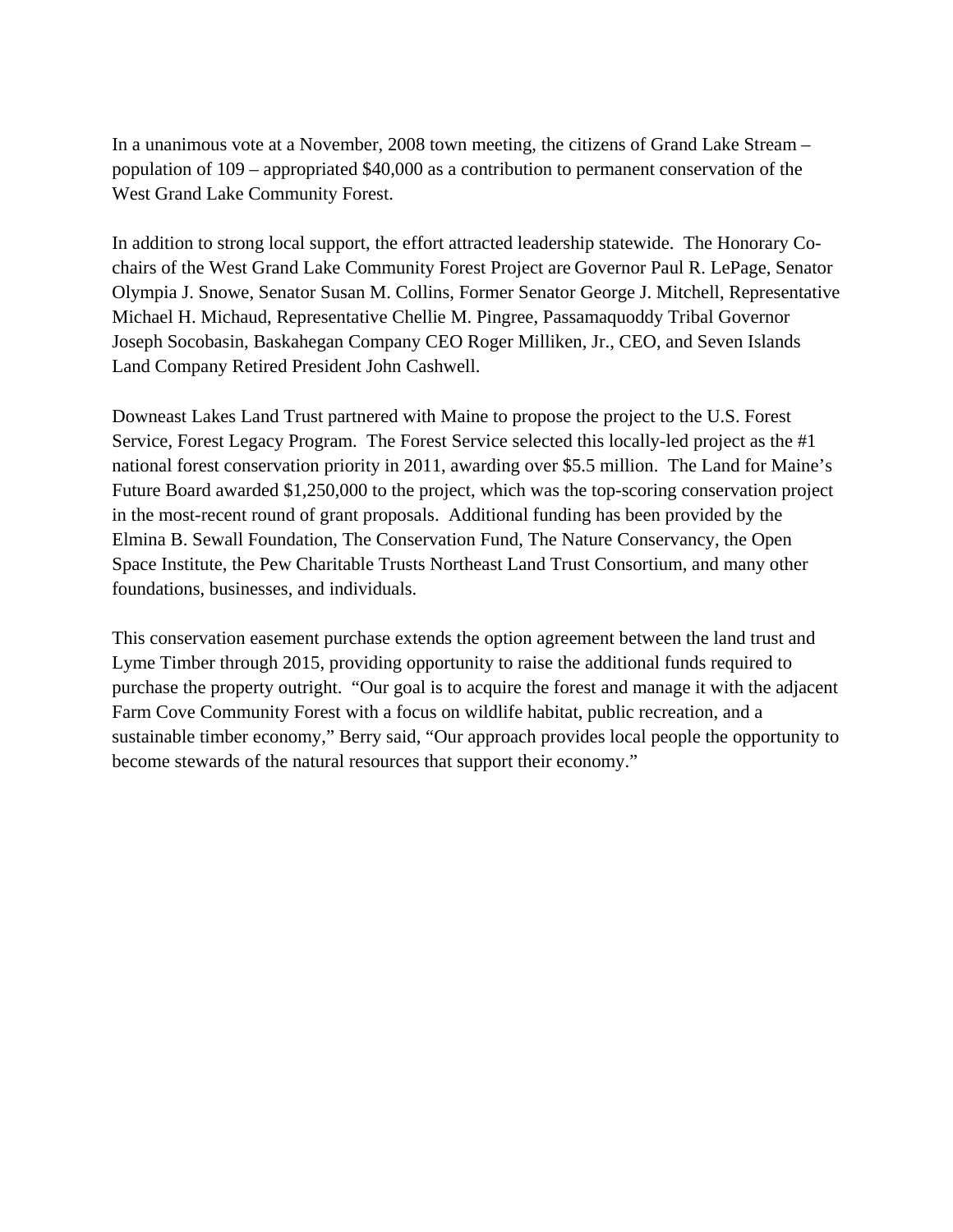# **West Grand Lake Community Forest Easement Announcement December 18, 2012 Contacts and Quotes**

#### **Governor Paul R. LePage**

Adrienne Bennett, Communications Director, (207) 287-3531

"Maine's natural resources are the backbone of our economy," said Governor Paul R. LePage. "The Grand Lake Stream area has outstanding fisheries, wildlife and scenic resources that make it an attraction for recreationists from around the world while supporting the highest concentration of guides in the state. The historic working forests that have safeguarded these natural assets are now assured for the future."

#### **Senator Susan Collins**

Kevin Kelley, Communications Director, (202) 224-4953, Kevin\_Kelley@Collins.Senate.gov

 "As a long-time supporter of the Forest Legacy Program and a member of the Senate Interior Appropriations Committee, I am particularly pleased to see the completion of the West Grand Lake Forest easement," said U.S. Senator Susan Collins. "This acquisition adds to the wonderful array of quality lands conserved for all Mainers to enjoy. The priceless assets protected here are vital to Maine's tourism. I've seen firsthand the strong support of the local community for this conservation effort, and I admire the dedication of the people of Grand Lake Stream to conserve the natural resources that sustain their economy and support Maine's timber industry."

## **Representative Mike Michaud**

Ed Gilman, Communications Director, (202) 225-6306. Ed.Gilman@mail.house.gov

 "I was proud to support this project," said Congressman Mike Michaud. "It builds on Maine's long tradition of conservation and public access. This easement is a victory for outdoor enthusiasts, our economy and the future of our valuable natural resources."

#### **Representative Chellie Pingree**

Andrew Colvin, Field Representative, (207) 774-5019. andrew.colvin@mail.house.gov

"I'm so excited that this special place will be there forever for people to experience its natural beauty and recreational opportunities. With benefits for wildlife habitat, sustainable forestry, and recreation, it's a win-win for the environment and economy," said Congresswoman Chellie Pingree. "My appreciation goes to the incredible partnership that has formed to make this project a success, and to the residents of Grand Lake Stream for their commitment to protecting these lands and waters. I'm pleased that the federal Forest Legacy Program could help make it possible."

## **Downeast Lakes Land Trust**

Mark Berry, Executive Director (207) 796-2100, mberry@downeastlakes.org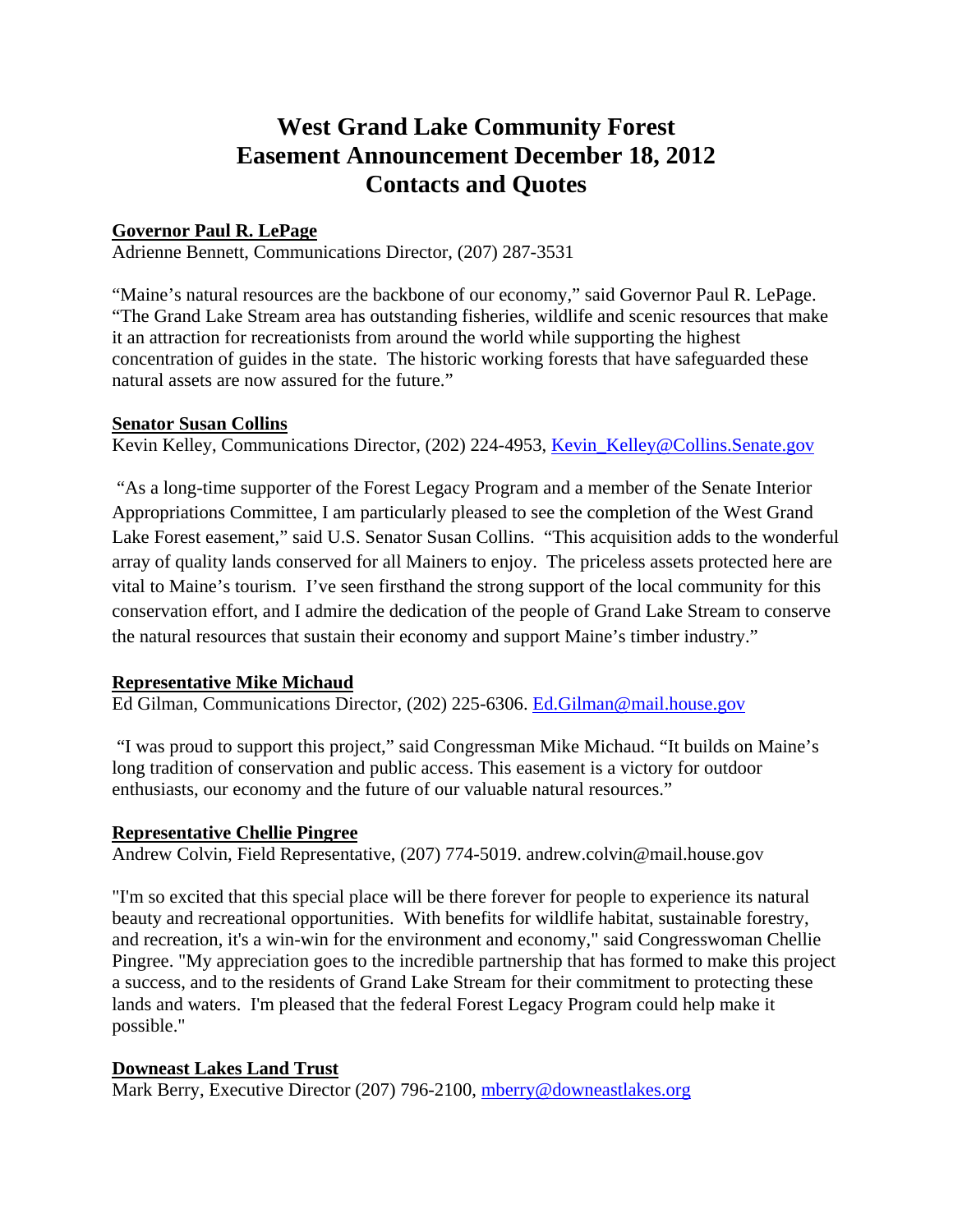## **Lyme Timber Company**

Tom Morrow, Managing Director (603) 643-3300, tmorrow@lymetimber.com

"The Lyme Timber Company has been pleased to collaborate with the Downeast Lakes Land Trust to secure the permanent conservation of our Grand Lake Stream property via this sale of a working forest conservation easement to the State of Maine. The lands will continue to operate as a working forest, including sustainable timber harvesting, contributing to Maine's economy."

#### **Maine Department of Agriculture, Conservation, & Forestry**

Jay Finegan, Director of Special Projects/Communications (207) 287-3156, Jay.Finegan@maine.gov

"We are very pleased to be acquiring the public recreational access rights provided by this easement," said Walt Whitcomb, Commissioner of the Maine Department of Agriculture, Conservation and Forestry. "These lands support traditional uses, including hunting and fishing, and the easement also guarantees continuation of the primary ATV and snowmobile trails that cross the property."